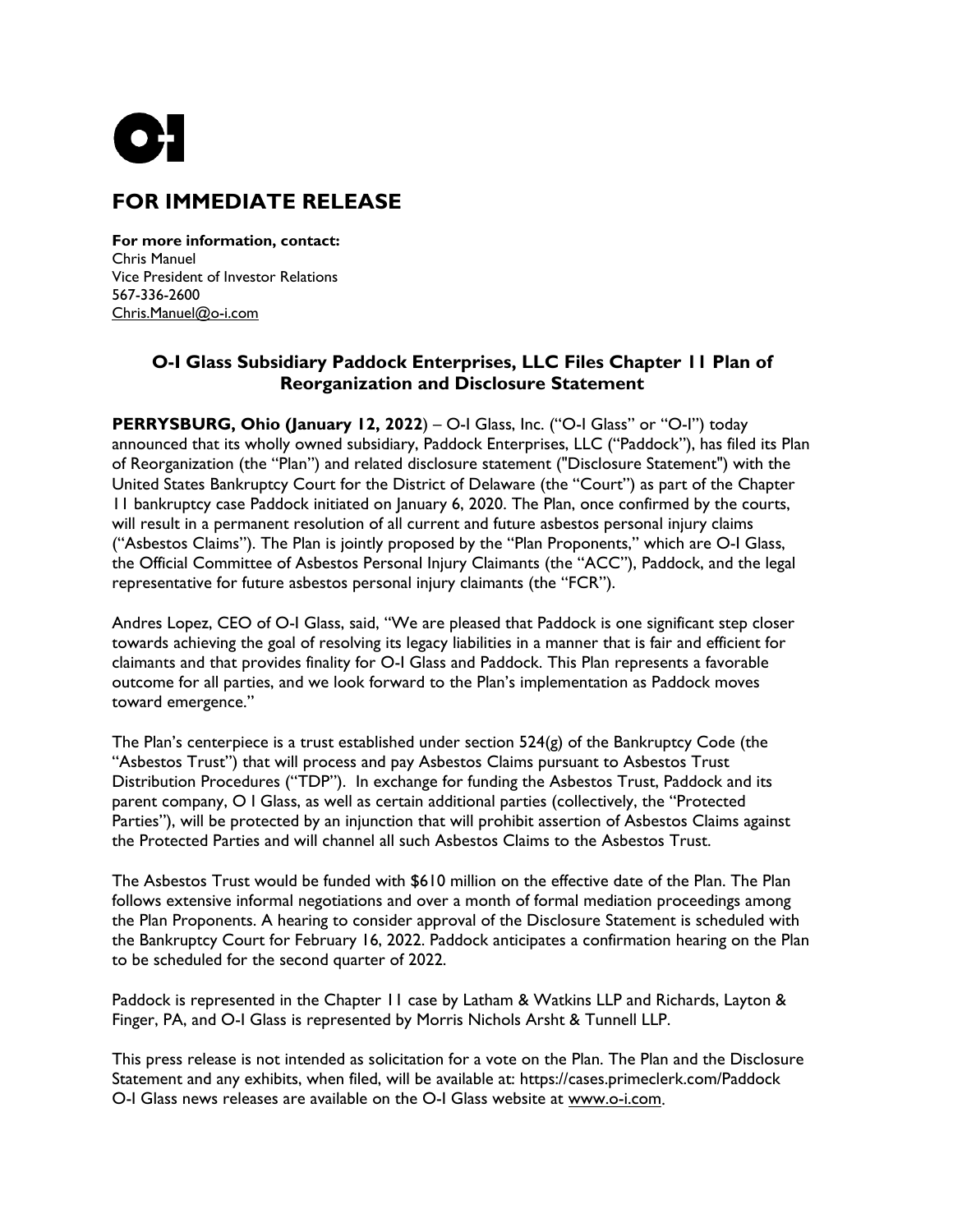## **About O-I Glass**

*At O-I Glass, Inc. (NYSE: OI), we love glass and we're proud to be one of the leading producers of glass bottles and jars around the globe. Glass is not only beautiful, it's also pure and completely recyclable, making it the most sustainable rigid packaging material. Headquartered in Perrysburg, Ohio (USA), O-I is the preferred partner for many of the world's leading food and beverage brands. We innovate in line with customers' needs to create iconic packaging that builds brands around the world. Led by our diverse team of more than 25,000 people across 72 plants in 20 countries, O-I achieved revenues of \$6.1 billion in 2020. Learn more about us: [o-i.com](http://o-i.com/) / [Facebook](https://www.facebook.com/OIGlass) / [Twitter](https://twitter.com/OI_Glass) / [Instagram](https://www.instagram.com/OI_Glass/) / [LinkedIn](https://www.linkedin.com/company/o-i) The company routinely posts important information on its website – [www.o-i.com/investors.](http://o-i.com/investors)*

## **Forward-Looking Statements**

This press release contains "forward-looking" statements related to O-I Glass and Paddock within the meaning of Section 21E of the Securities Exchange Act of 1934, as amended, and Section 27A of the Securities Act of 1933, as amended. These forward-looking statements relate to the Plan, the outcome of Paddock's Chapter 11 bankruptcy proceeding and the related impact on O-I Glass' and Paddock's business, results of operations and financial condition. Forward-looking statements reflect O-I Glass' and Paddock's current expectations and projections about future events at the time and involve uncertainty and risk. The words "believe," "will," "could," "would," "plan," "potential," and the negatives of these words and other similar expressions generally identify forward-looking statements.

It is possible that actual results may differ from expectations due to a variety of factors including, but not limited to, the following: (1) the risk that the Plan may not be approved by the Court or that other conditions necessary to implement the agreement in principle may not be satisfied, (2) the actions and decisions of participants in the bankruptcy proceeding, and the actions and decisions of third parties, including regulators, that may have an interest in the bankruptcy proceeding, (3) the terms and conditions of any reorganization plan that may ultimately be approved by the bankruptcy Court, (4) delays in the confirmation or consummation of a plan of reorganization due to factors beyond O-I Glass' and Paddock's control, (5) risks with respect to the receipt of the consents necessary to effect the reorganization, (6) risks inherent in, and potentially adverse developments related to, the bankruptcy proceeding, that could adversely affect O-I Glass and O-I Glass' liquidity or results of operations, (7) the impact of the COVID-19 pandemic and the various governmental, industry and consumer actions related thereto, (8) O-I Glass' ability to obtain the benefits it anticipates from the corporate modernization, (9) O-I Glass' ability to manage its cost structure, including its success in implementing restructuring or other plans aimed at improving O-I Glass' operating efficiency and working capital management, achieving cost savings, and remaining wellpositioned to address Paddock's legacy liabilities, (10) O-I Glass' ability to acquire or divest businesses, acquire and expand plants, integrate operations of acquired businesses and achieve expected benefits from acquisitions, divestitures or expansions, (11) O-I Glass' ability to achieve its strategic plan, (12) O-I Glass' ability to improve its glass melting technology, known as the MAGMA program, (13) foreign currency fluctuations relative to the U.S. dollar, (14) changes in capital availability or cost, including interest rate fluctuations and the ability of O-I Glass to refinance debt on favorable terms, (15) the general political, economic and competitive conditions in markets and countries where O-I Glass has operations, including uncertainties related to Brexit, economic and social conditions, disruptions in the supply chain, competitive pricing pressures, inflation or deflation, changes in tax rates and laws, natural disasters, and weather, (16) O-I Glass' ability to generate sufficient future cash flows to ensure O-I Glass' goodwill is not impaired, (17) consumer preferences for alternative forms of packaging, (18) cost and availability of raw materials, labor, energy and transportation, (19) consolidation among competitors and customers, (20) unanticipated